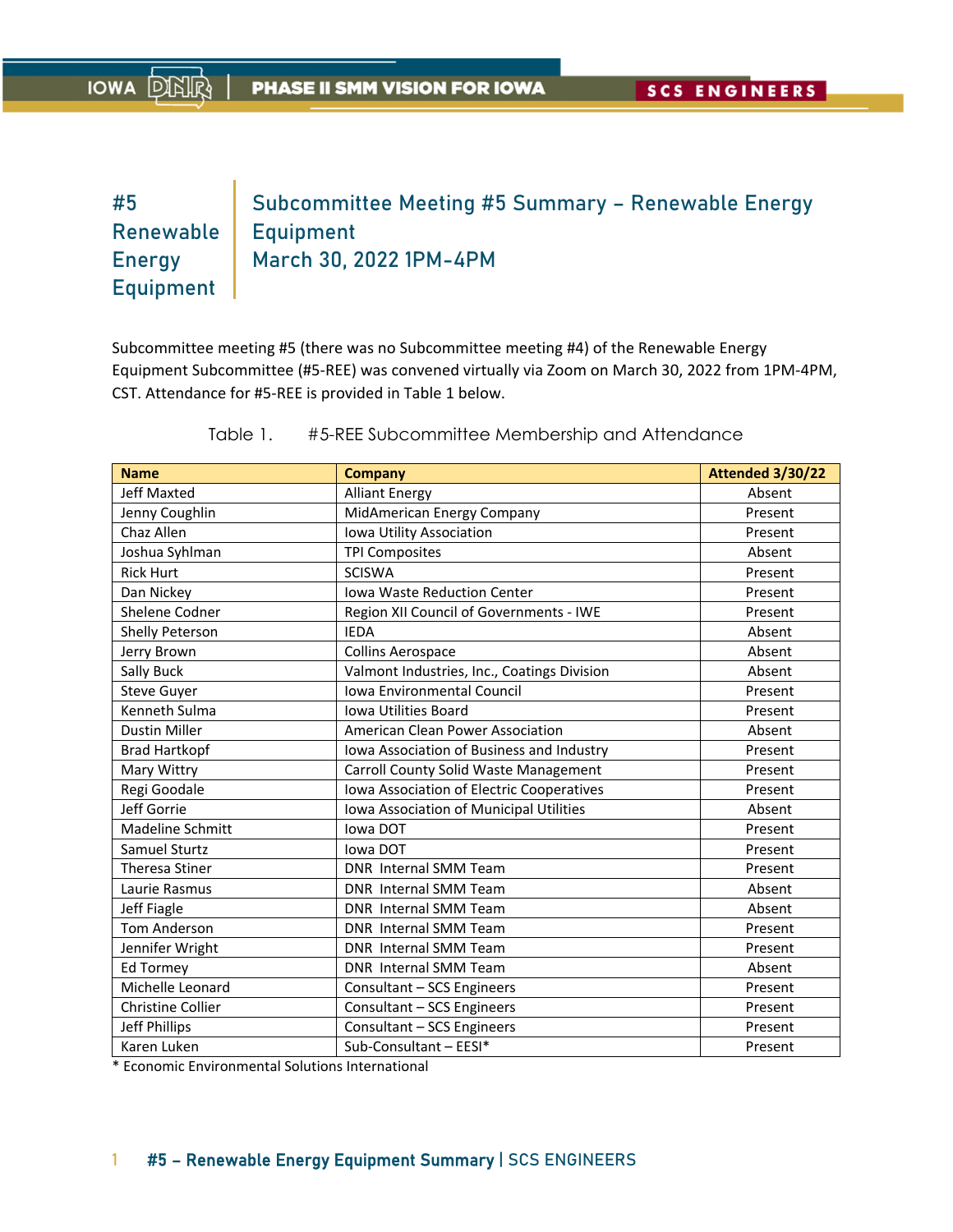# I. Subcommittee #5 ‐ REE Summary

The meeting began with a brief introduction of attendees and an overview of the agenda for this meeting (see Attachment A). The project consultant team then reviewed the overall objectives of the Sustainable Materials Management (SMM) – Vision for Iowa project, the process of the project to date, and the goals for today's subcommittee meeting.

The project consultant team then reviewed research that had previously been done concerning renewable energy equipment and the need for renewable energy. A summary of the reviewed research is below. The presentation slides are included in Attachment A.

# A. Research Summary and Discussions

# SOLAR PANELS RESEARCH SUMMARY:

- Market:
	- $\circ$  While Iowa is ranked 35<sup>th</sup> in the US for solar energy production, the industry in Iowa is growing and is projected to continue to do so at a rapid pace. Over \$169 million was invested in this industry in Iowa in 2020 alone.
	- o Iowa currently produces more than 287 megawatts (MW) in solar energy and is projected to produce a total of more than 342 MW in the next 5‐years.
- Solar Panel Recycling Challenges:
	- o Recycling a standard 60‐cell silicon panel can net a recycler approximately \$3 for the recovered metals. However, the costs to recycle this panel can range between \$12 to \$25. Additionally, the cost to dispose of the panel in a landfill is typically less than \$1.
	- $\circ$  In order to increase recycling of solar panels, it is thought that revenues received from this process need to exceed recycling processing costs as well as be more fiscally advantageous than current low disposal costs.
- Extended Producer Responsibility Example:
	- $\circ$  The state of Washington passed a bill to promote local recycling of solar panels by establishing tax incentives. The bill requires manufacturers to provide the public with free recycling opportunities. This bill covers all photovoltaic (PV) modules used for residential, commercial or agricultural purposes. It excludes free standing off‐grid power generation and charging systems.

### WIND ENERGY RESEARCH SUMMARY:

- Market:
	- $\circ$  Iowa is ranked 2nd in the US for wind energy production. Iowa has approximately 5,600 total wind turbines producing more than 10,000 MW of electricity. There are more than 16,000 wind turbine blades in operation in Iowa.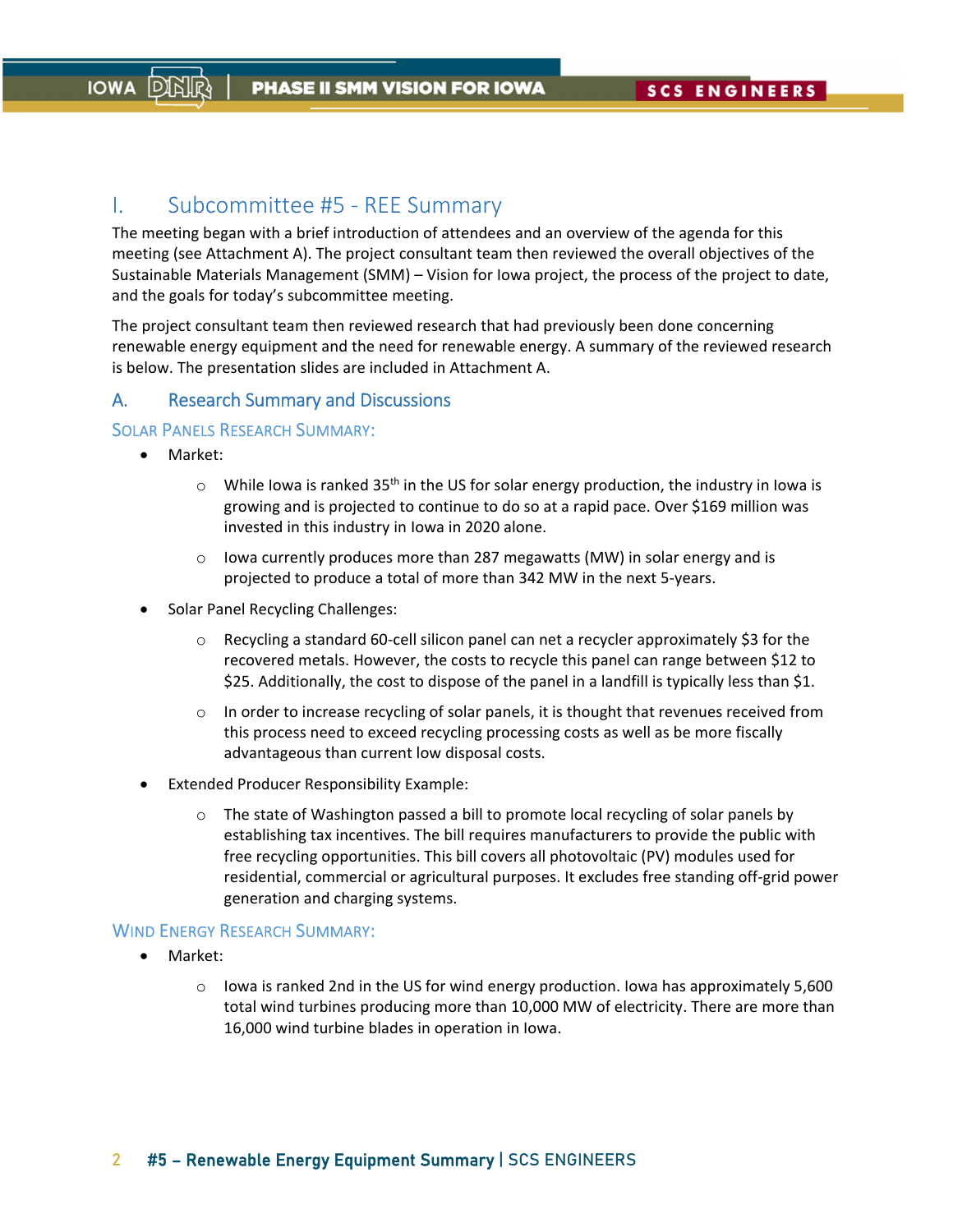Wind Turbine Recycling Challenges:

**IOWA** 

- $\circ$  The composite material in the wind turbine blades are difficult to recycle due to the strong materials and resins used to manufacture them.
- $\circ$  The project consultant team showed a video produced by the Rethink Channel titled "Tackling Wind's Waste Problem." The video discussed wind turbine blade manufacturing and end of life management practices being developed in Europe. The following is a summary of the video (https://youtu.be/FfnqBePvKCI):
	- Approximately 85% of the whole wind turbine mass can be recycled. However, the blades are difficult to recycle and are therefore typically landfilled.
	- Manufacturers are researching the use of different resins that can be separated from the other materials so that they can be easier to recycle. This process uses acidic acid rather than high temperatures and complex chemicals – therefore the process is cheaper, and less harmful to the environment than other practices.
	- Recyclable wind turbine blades are more expensive to manufacture than traditional blades. But it is hoped that the costs will continue to decrease over time. Furthermore, it is anticipated that owners of these wind turbine blades (i.e., manufacturers, utilities, etc.) who are responsible for the management of these products at the end of their usefulness will financially benefit as recycling the products will be more cost effective than seeking disposal options.
	- Manufacturers are also looking at methods to reuse the materials from previous wind turbine blades for the creation of new blades. Thus, reducing material costs as well as eliminating disposal costs.
	- It is estimated that over 1,400 wind turbine blades in the US will be removed each year until 2025 and will require end of life management.

The project consultant team then lead the group in a brief discussion related to the topics in the presented research summaries and video. The following lists the posed question and attendee responses/discussion.

#### WHAT CAN BE DONE IN THE SHORT TERM TO MANAGE WIND TURBINE BLADES IN IOWA?

- GE just announced that they have manufactured recyclable wind turbine blades.
- Going forward, solutions will be developed by various parties including manufacturers and utilities.
- A strategy that is being researched involves shredding wind turbine blades and using this material in cement kilns and as aggregate materials. Solutions like this will continue to become more relevant as operational costs decrease.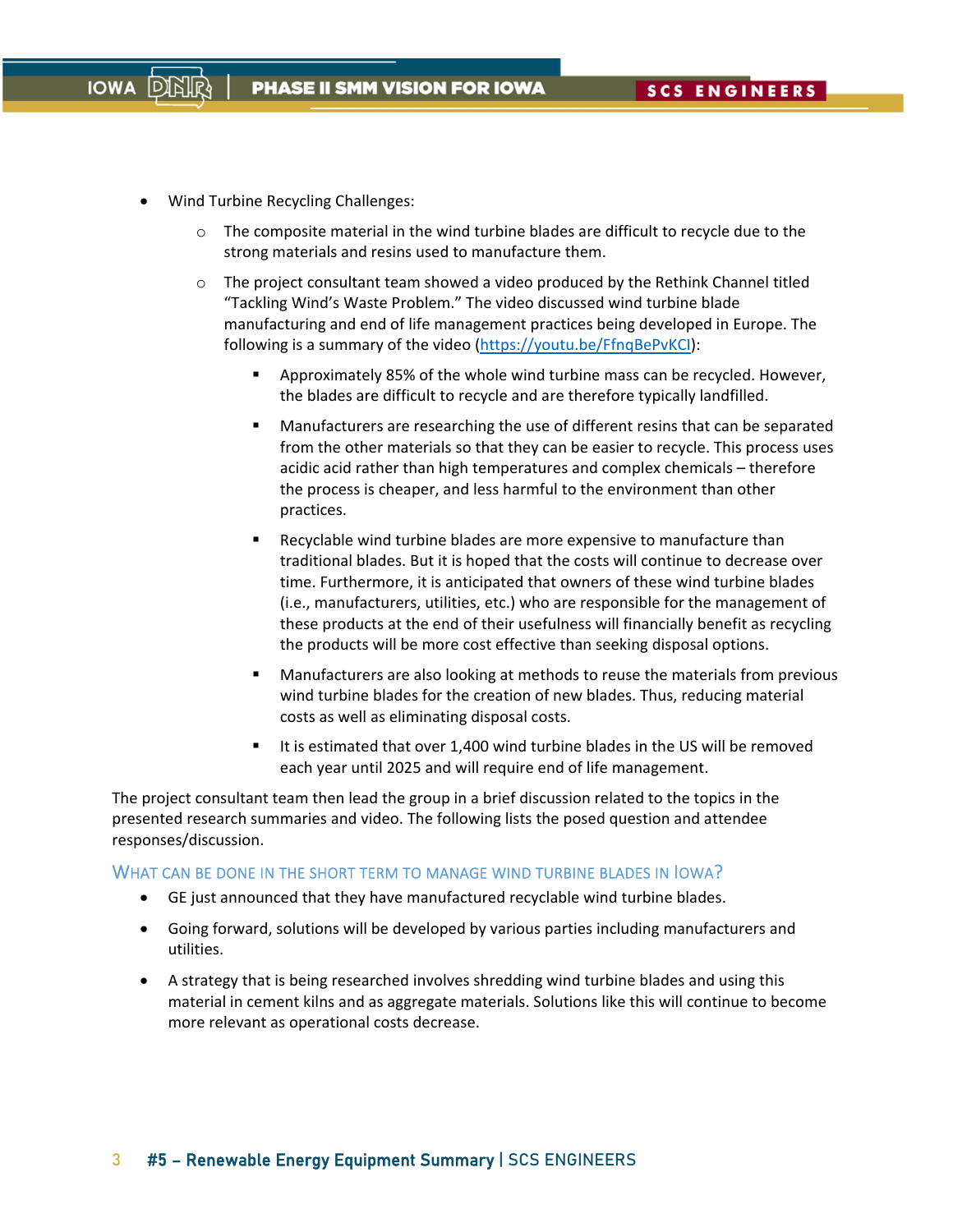# SHOULD THERE BE A MANDATE THAT ONLY RECYCLABLE WIND TURBINE BLADES SHOULD BE USED FOR NEW INSTALLATIONS?

- We are always looking at new technologies. We have made the commitment and are implementing internal plans and polices to recycle blades that come out of service. We are not currently landfilling any blades. That said, I don't think the use of recyclable blades should be mandated. We are interested in circularity (i.e., material from old blades going into the manufacturing of new blades) – but it has to make business sense.
- No government mandate. Market based solutions would be preferred.
- We should be looking at an incentive based approach.
- It sounds like the corporations that are manufacturing these blades already have "birth to death" solutions for these products.

IF THERE IS A MARKET FOR RECYCLABLE WIND TURBINE BLADES – SHOULD MANUFACTURES RECEIVE A DISCOUNT ON THEIR DISPOSAL COSTS FOR USING THESE PRODUCTS? OR PERHAPS CHARGE MANUFACTURERS HIGHER DISPOSAL FEES FOR NOT USING AVAILABLE RECYCLABLE WIND TURBINE BLADES?

- There are landfills that will not accept blades and those that try to accept them have charged higher disposal fees because they take up a lot of volume and do not decompose.
- Our landfill is not going to give any reduced fees to a company that is recycling but still has waste. If the waste takes up more space, the fee will be adjusted accordingly. To incentivize the reuse or recycling of these blades, this will have to come from someone else (i.e., not a landfill agency).
- We will take blades but only from our planning area. Disposal will and does work but the blades do not compact, break down, etc. We charge differently for these materials due to volume consumption of landfill airspace. We have received and disposed of a total of two blades. Iowa has flow control so not all landfills are in areas where there is wind energy projects necessitating management of these types of wastes.

# COULD A DISPOSAL FEE PREMIUM BE PLACED ON WIND TURBINE BLADES TO INCENTIVIZE UTILITIES TO PURCHASE RECYCLABLE BLADES?

 I would be interested in knowing if there is a cost recovery to the manufacturer if they can take them back and reuse these materials? I would like to see the focus be on the manufacturing of the blade rather than the disposal of the blade.

# B. Strategy Discussion:

The project consultant team then presented potential objectives and strategies (see Figure 1) based on the discussions during the previous Subcommittee meeting held September 2, 2021. Two main objectives were identified as:

- Support Renewable Energy Capacity in Iowa; and
- Facilitate End of Life Management of Renewable Energy Equipment.

# 4 #5 - Renewable Energy Equipment Summary | SCS ENGINEERS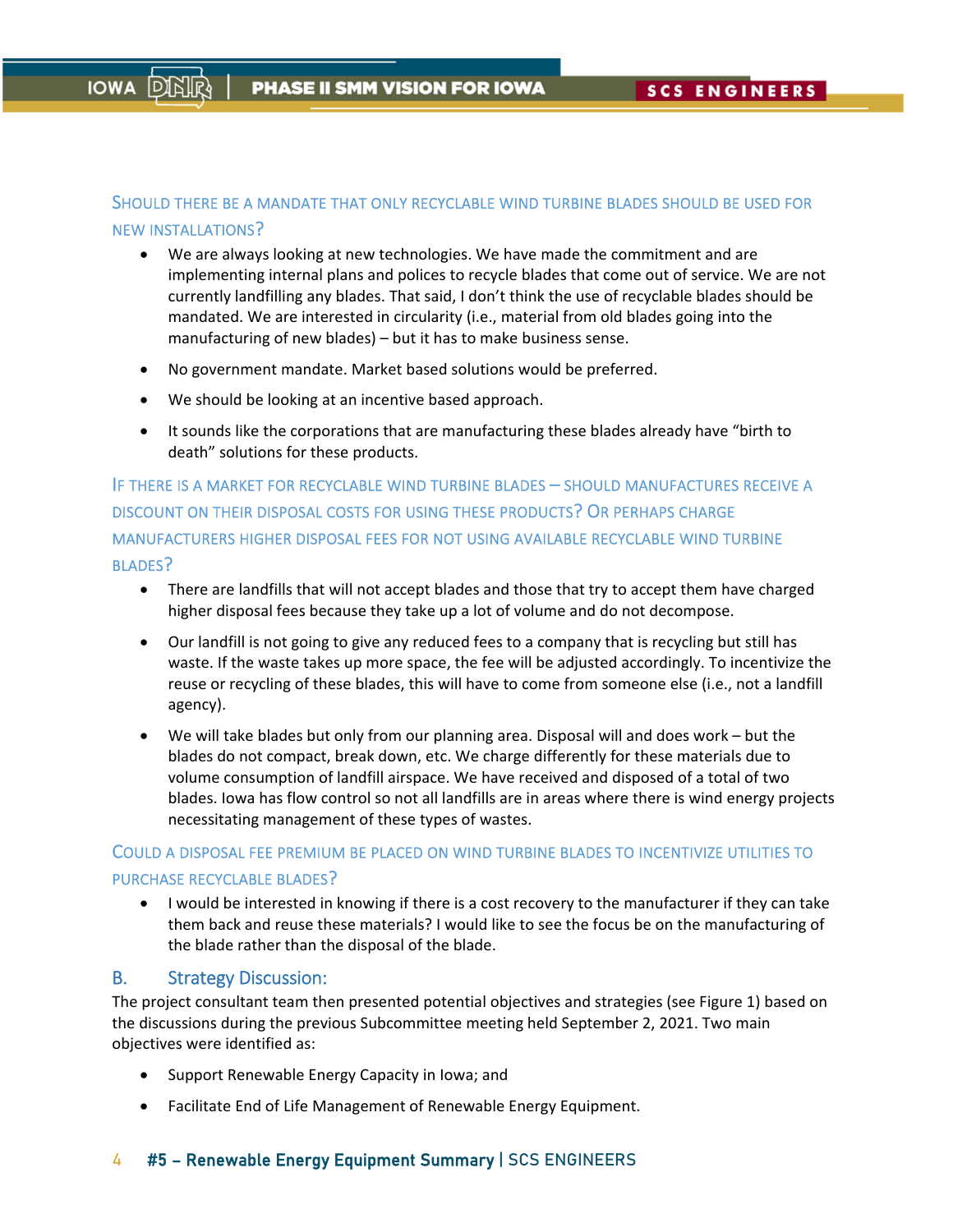

**Figure 1 – Renewable Energy Equipment Potential Strategies and Priorities**

Below is a summary of the discussion for each of the proposed objectives and associated strategies.

# C. Objective 1: Support Renewable Energy Capacity in Iowa

STRATEGY: REVIEW COUNTY ORDINANCES AND DETERMINE IF THEY SHOULD BE STANDARDIZED – SHORT TERM

# **Subcommittee Member Discussion**

**IOWA** 

- It is worth looking into. It may not go further than just looking at the ordinances. [Note: It would not fall under the DNR to establish wind ordinances. The responsible party for this policy was not established or identified.]
- From a landfill's perspective, we are planning on what we know is already coming in. To mandate that we would have to take more in, that would cause problems concerning planning, and construction schedules.
- We have planning areas to help us plan for the management of the waste that is generated in the planning area. Mandating us to take more waste from other areas would not be fair.
- We have already been looking into County ordinances. We are finding that even those that have ordinances in place are going against their own ordinances due to public opposition. There have been some lawsuits from developers against counties that have changed these ordinances during a project. When we do this at a 99 county level, there will always be issues. The Utility Board has talked about establishing a state level approach.
- Should there be statewide ordinances for siting solar or wind energy projects?
	- $\circ$  Personal opinion is no. But, if we don't have a statewide approach, we will likely have 99 different approaches that don't help us in supporting renewable energy capacity in Iowa.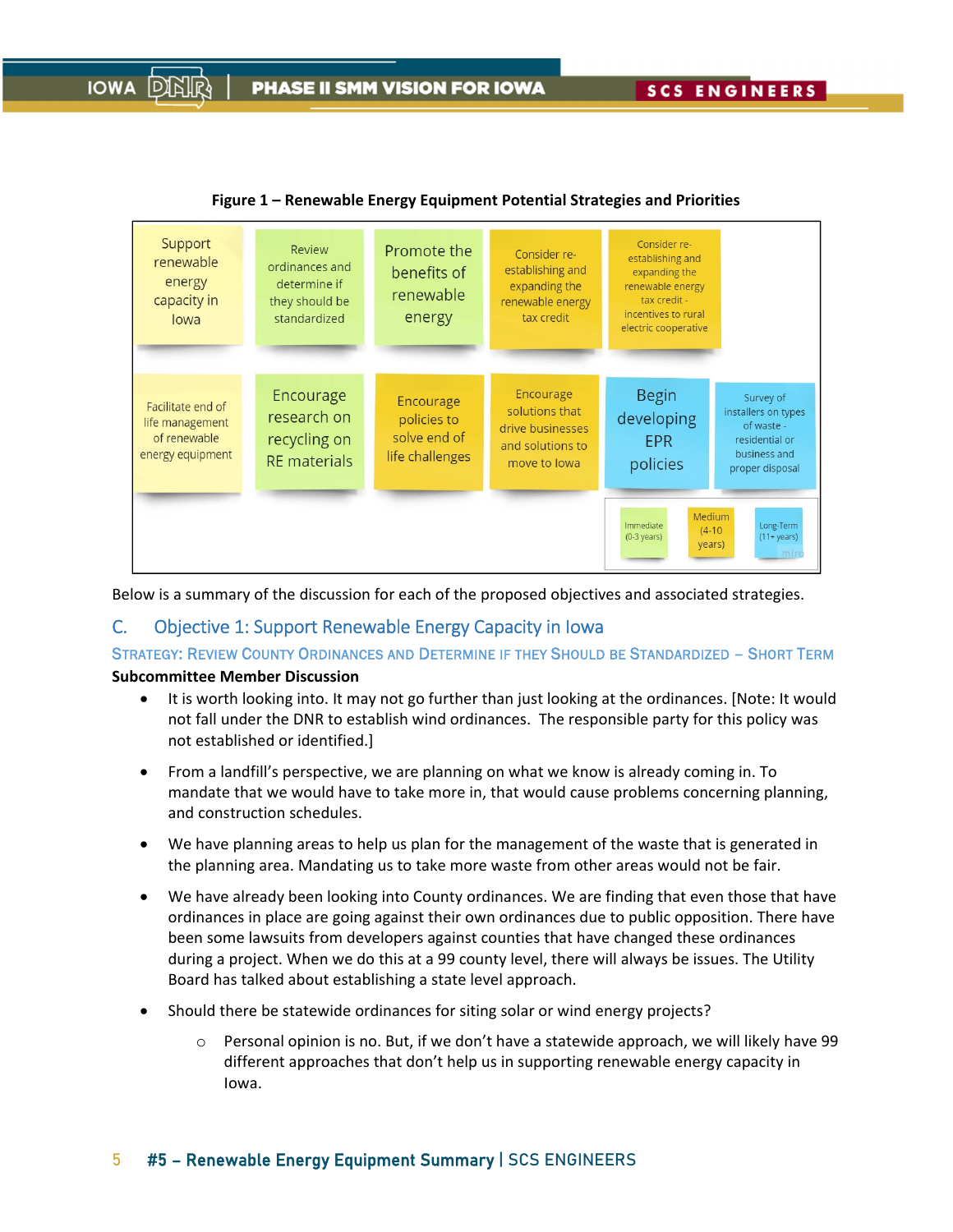- $\circ$  I cannot support legislation without knowing what they may look like or do.
- $\circ$  Public concerns with these projects includes aesthetics, noise, threats to avian wildlife, and other quality of life impacts. There was a bill in the legislation that established criteria for where these types of projects could be sited. The bill was very limiting and appeared to be intended to eliminate these types of project in Iowa. The bill did not pass, but is concerning.

#### STRATEGY: PROMOTE THE BENEFITS OF RENEWABLE ENERGY – SHORT TERM

#### **Subcommittee Member Discussion**

- We are always promoting renewable energy through our website, outreach to communities and customers, and the work done at the capital. Other industry groups are doing the same. I don't think it the responsibility of a regulatory agency to promote one type of energy over another. Perhaps the strategy should be "support the promotion of the benefits of renewable energy"
- The DNR doesn't discourage the benefits of renewable energy. We encourage renewable energy. This would probably be more IEDA than DNR.
- We have a sitting bill every year at legislation. No one has made a decision on what the best way to go about this is. We need to try and solve citizen's concerns and we don't know how to do that.

# STRATEGY: CONSIDER RE-ESTABLISHING AND EXPANDING THE RENEWABLE ENERGY TAX CREDIT – MEDIUM **TERM**

#### **Subcommittee Member Discussion**

- We are working on this on a federal level.
- We used to have this in Iowa but we no longer do. The Internal Revenue Service's 45Q tax credit has differing levels of credits based on how something is done. The same principal could apply to recyclable versus non‐recyclable.

# STRATEGY: CONSIDER EXPANDING THE RENEWABLE ENERGY TAX CREDIT INVENTIVE TO RURAL ELECTRIC COOPERATIVE – MEDIUM TERM

#### **Subcommittee Member Discussion**

No discussion.

# D. Objective 2: Facilitate End of Life Management of Renewable Energy Equipment

STRATEGY: ENCOURAGE RESEARCH ON RECYCLING ON RENEWABLE ENERGY MATERIALS – SHORT TERM

#### **Subcommittee Member Discussion**

• The Iowa Energy Center Board provides financial support to those that are conducting this type of research. The funding for these Energy Grants has sunset. Brian Selinger (Director of the Iowa Energy Office) would be the one to ask. The money was coming from the utilities. Going forward it doesn't have to come from the utilities – but this funding was beneficial to this research.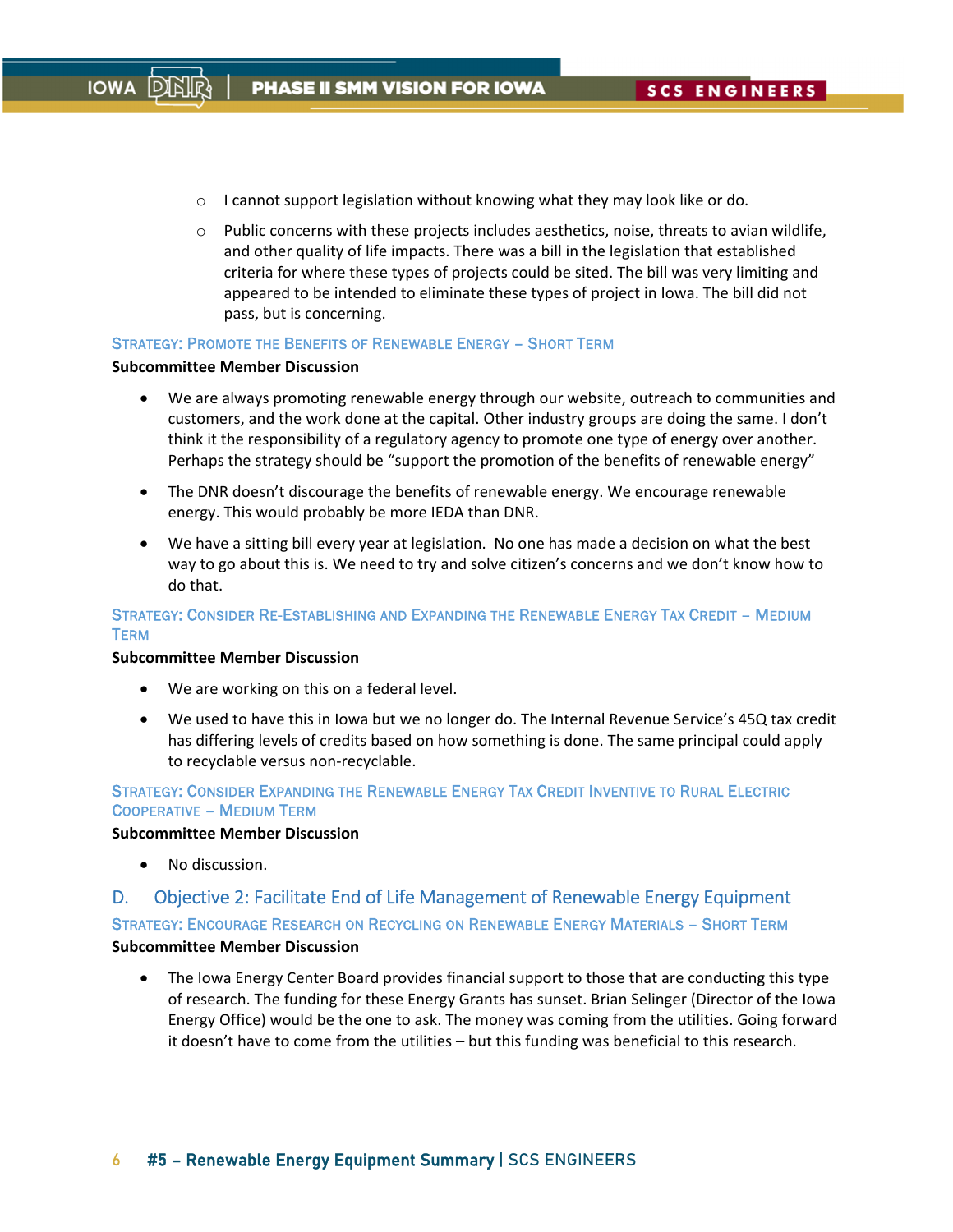- I think we should get the manufacturer involved in this process. They know the materials going into the production and likely know best how to manage the materials at the end of the products useful life. They don't survive if we don't solve this problem.
- It would also be appreciated if the IEDA could provide an update on end of life projects that they have funded.

### STRATEGY: ENCOURAGE POLICIES TO SOLVE END OF LIFE CHALLENGES – MEDIUM TERM

#### **Subcommittee Member Discussion**

• No comments.

**IOWA** 

# STRATEGY: ENCOURAGE SOLUTIONS THAT DRIVE BUSINESSES AND SOLUTION TO MOVE TO IOWA – MEDIUM **TERM**

#### **Subcommittee Member Discussion**

Let's table and see what we can get from IEDA.

### STRATEGY: BEGIN DEVELOPING EPR POLICIES – LONG TERM

#### **Subcommittee Member Discussion**

 Convene a committee to explore a statewide siting strategy and proper end of life management – with conclusions to be developed before year 11.

# STRATEGY: SURVEY OF INSTALLERS ON TYPES OF WASTE – RESIDENTIAL OR BUSINESS AND PROPOSAL DISPOSAL – LONG TERM

#### **Subcommittee Member Discussion**

- I don't think this is needed. There are other ways to get this data.
- The information that Shelly forwarded is very helpful and helps answer this question. Looking at the waste stream of the solar panel itself – but over 90% of the panels that are out there are crystalline. Panels going to landfills today are going there because they are likely damaged. We have time to manage this strategy – because the volume of these panels needing to be disposed are not in mass at least until 11 years out.
- GKAT Reclamation in Des Moines, Iowa is already recycling or looking to recycle solar panels. It could be beneficial to invite one of the owners (Larry Young) to attend and present at a future Subcommittee meeting.
- ABI would be against EPR and similar policies that would cause any significant increase in costs to businesses.

The project consultant team closed the meeting by thanking participants and asking them to review and provide comments to the summary notes of this meeting which will be submitted to all Subcommittee members.

# **E. Research Request List**

Contact IEDA to obtain their input on:

Promoting the benefits of renewable energy

# 7 #5 - Renewable Energy Equipment Summary | SCS ENGINEERS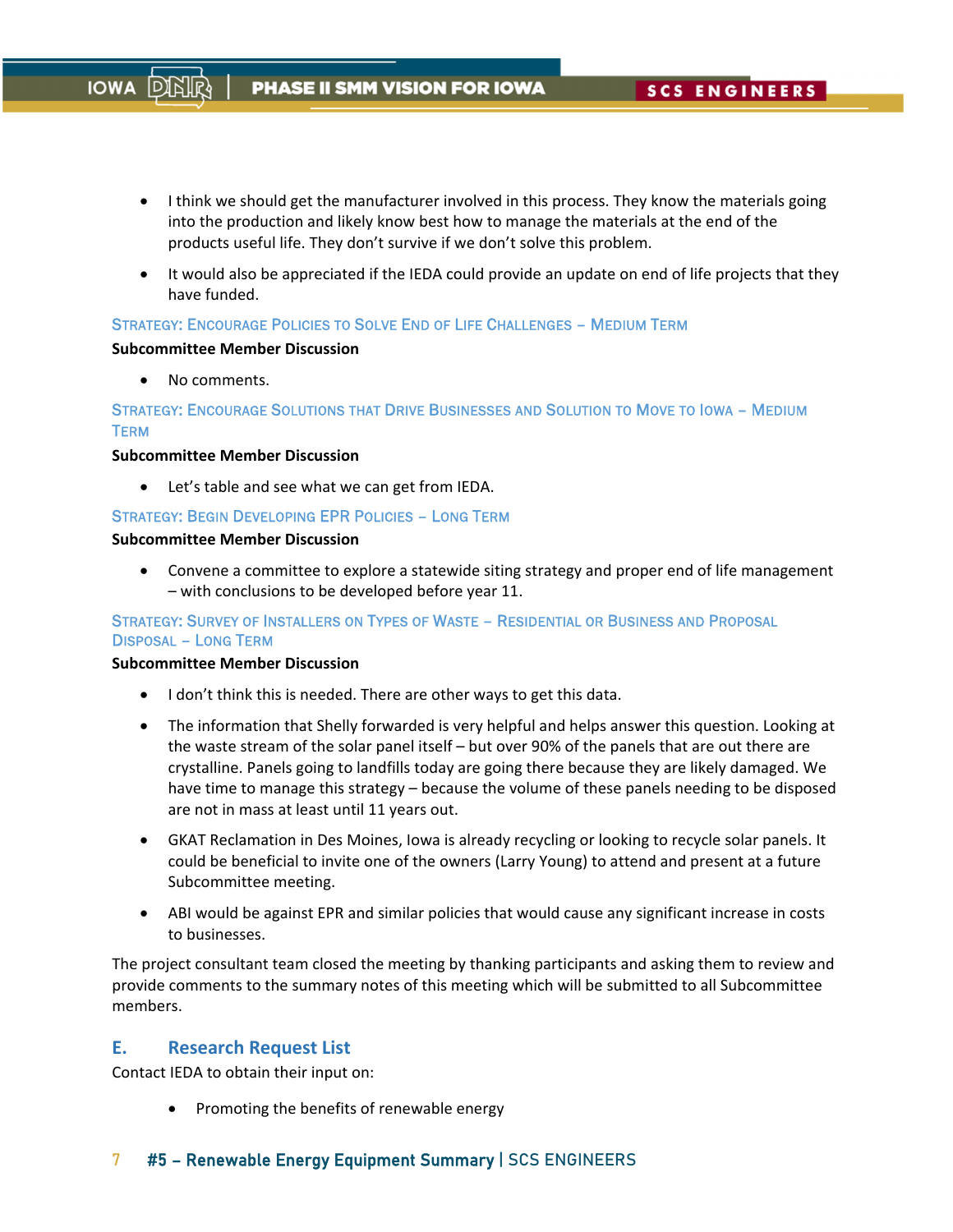- Research on Recycling of Renewable Energy Materials
- Encouraging business that would recycle renewable energy equipment to locate in Iowa

# **F. Other Notes**

Other items of note from the #5‐REE meeting are as follows:

- Based on the outcome of the March Subcommittee meeting, DNR and the project consultant does not believe an April meeting is necessary to further discuss how to implement the renewable energy strategies. Below is a summary of how the strategies should be framed for the presentation at the May 23, 2022 Stakeholder Meeting #3:
	- o Years 0‐3
		- o DNR and project consultant suggest counties be made aware of end‐of‐life management issues.
	- o Years 4‐10
		- o Explore the possibility of establishing statewide standards for end‐of‐life management.
		- o Review County ordinances and determine if they should be standardized. This may not go beyond the review stage.
		- $\circ$  Begin developing EPR policies by convening a committee to start exploring policies.
	- o Years 11+
		- o No strategies identified for this timeframe.
	- o Other
		- o Promote the Benefits of Renewable Energy ‐ This would be up to IEDA not DNR.
		- o Consider Re‐Establishing and Expanding the Renewable Energy Tax Credit There was confusion as to whether there ever was a state of Iowa renewable energy tax credit. Some felt it was on the national level. The state is not considering a renewable energy tax credit.
		- o Consider Expanding the Renewable Energy Tax Credit Incentives to Rural Electric Cooperative – There was no discussion on this.
		- o Encourage Research on Recycling of Renewable Energy Materials ‐ IEDA to provide an update on end‐of‐life projects that they have funded.
		- o Encourage Policies to Solve End of Life Challenges No discussion on this.
		- $\circ$  Encourage businesses that recycle renewable energy equipment to move to Iowa Need to obtain input from IEDA.
		- o Survey of Installers on Types of Waste Residential or Business and Proposal Disposal – This strategy is no longer needed.

If any REE Subcommittee member believes there should be an April 2022 meeting, please contact Christine Collier at ccollier@scsengineers.com or (515) 418‐0677.

#### Attachments:

Attachment A: PowerPoint Presentation